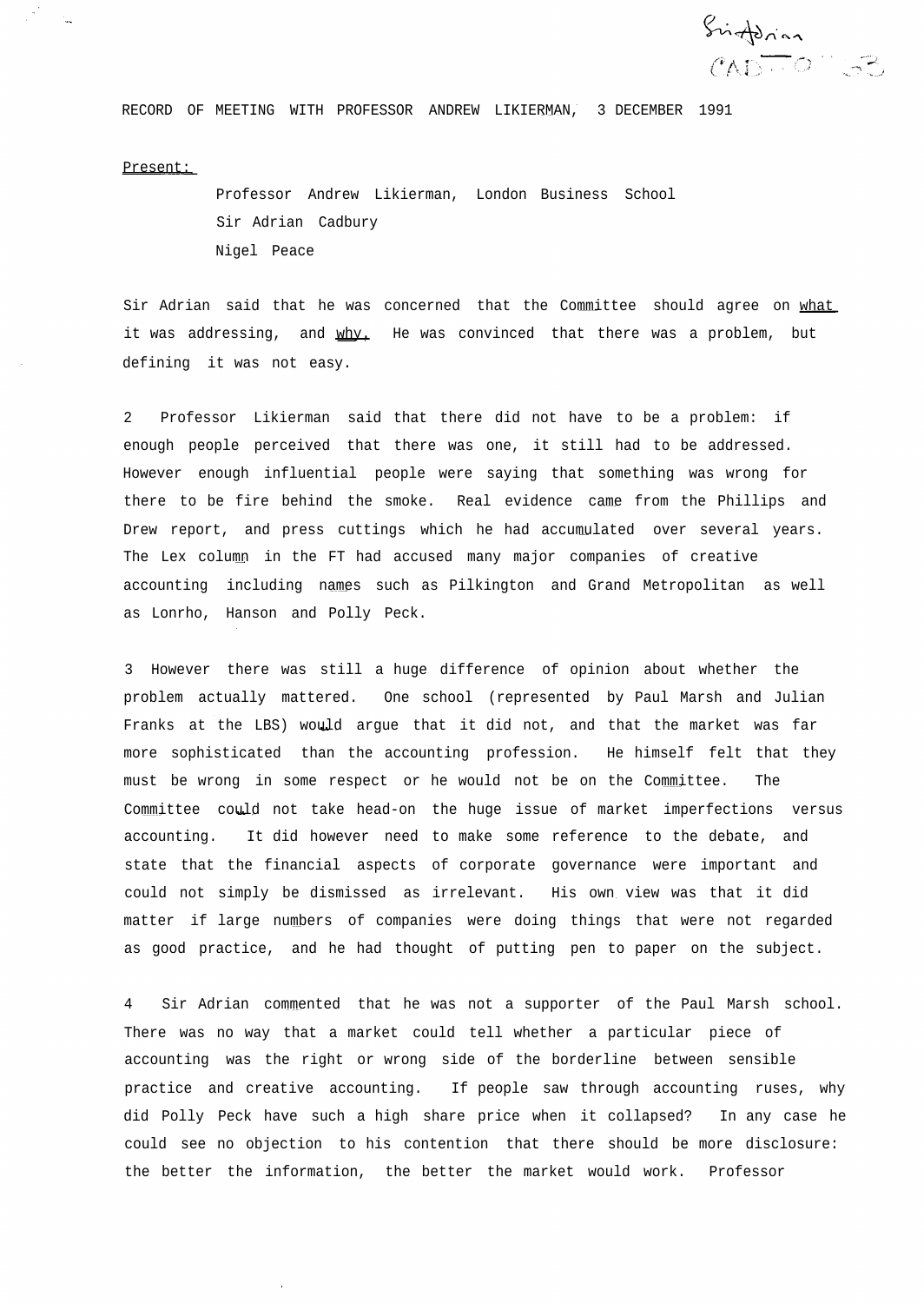Likierman said that this was indisputable, but the Committee had to be aware that there was a group of people that would examine its assumptions, and it had to acknowledge their views. This was not to say that its report should be addressed to an academic audience but it did need to be aware of the risks and counter-arguments.

5 Professor Likierman said that he was convinced that there were more complaints about the standard of accounts than at the equivalent stage of the last economic cycle (1981). However it was very hard to produce substantial evidence that standards were lower than in 1981, because many things had changed since then, including expectations. He would suspect that the expectations gap had widened because of higher expectations rather than lower standards (cf the NHS), but he would find this hard to substantiate.

6 Professor Likierman did not agree that the problem was simply a reflection of the recession. Even in 1988 commentators had been expressing concern - for example, about accounting for brands, a feature of boom-time takeovers.

7 Professor Likierman said that it was noteworthy that the APB that morning had been unanimous that there was a problem, and that the APB had to do a lot better than the APe. He continued that there was a symbiotic relationship between Cadbury and the other Committees (the ASB and the APB). All were heading in the same direction but the question of which came first, and who said what to whom, was very important. It would be well worth liaising closely with Bill Morrison (who would shortly be publishing a work programme for the APB) as well as Sir Ron Dearing and David Tweedie.

8 Sir Adrian commented that one possible role for the Committee was to put together a wider package from the various initiatives taken by individual bodies, and to say that whilst no one thing was badly wrong there were a range of improvements that would help. He would be writing to those who had been involved in establishing the Committee (Sir Ron Dearing, Mike Likiss, and Andrew Hugh Smith) to ask what issues they had expected the Committee to address.

9 Professor Likierman said that he remained concerned about chapter 3 of the framework, dealing with the form and content of financial reporting. The issues were in fact big ones and were the province of the FRC and ASB. He was worried about the Committee ambling into them unless it was sure it could provide genuine added value. It would be hard to say something worthwhile